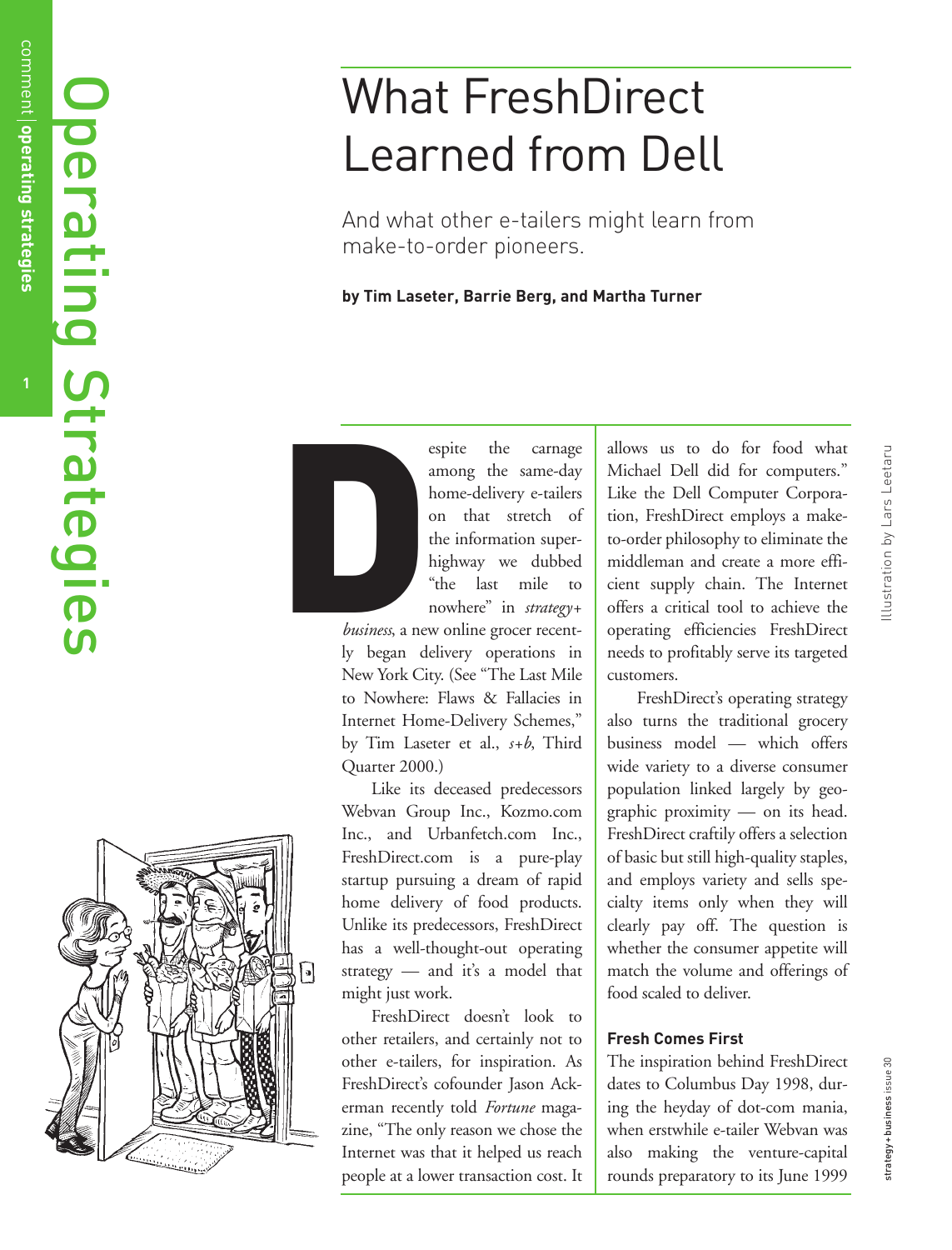**2**

launch. Unlike Webvan, however, the founders of FreshDirect never sought to become one of the few companies to "earn the right to cross into a person's home," the goal espoused by Webvan's former chief executive, George Shaheen. In fact, Louis Border, the creator and founder of Webvan, never wanted to be in the grocery business, but saw it as a pathway to achieve dominance in the "last mile" to the consumer's home. Groceries, as an ongoing "replenishment" purchase, would provide the base load for delivering a plethora of products bought online. In early business plans, Mr. Border described a vision of carrying a million stock-keeping units (SKUs).

FreshDirect's focus, by contrast, is not the service, but the product. "It's not about convenience. Online shopping and home delivery can be inconvenient," Mr. Ackerman told us. "We focus on fresh products and offer higher quality at a lower cost by eliminating waste throughout the grocery supply chain in each individual processing step."

The FreshDirect management team has deep roots in the fresh and prepared food business. Mr. Ackerman, 35, brings a broad strategic view of the industry from his experience as an investment banker specializing in supermarket mergers and acquisitions at Donaldson, Lufkin & Jenrette. The company's other founder, Joseph Fedele, brings hands-on experience in the local market to the operation. Before teaming with Mr. Ackerman to launch FreshDirect, the 50-year-old Mr. Fedele was a cofounder of and partner in Fairway Uptown, an ambitious and successful venture to build a massive fresh-food emporium in Harlem. With his intense

personality, seething with energy, Mr. Ackerman triggered the partnership that led to FreshDirect when he approached Mr. Fedele to propose launching a chain of freshfood stores. Ultimately, the pair drew inspiration from the Dell model.

Equally passionate and experienced food professionals, their impressive resumes colorfully featured on its Web site, run Fresh-Direct's operations. Take David Weber, who, with 30 years in the business as butcher, grader, buyer, and distributor, has delivered topquality meat to Brooklyn's Peter Luger Steakhouse, Connecticutbased Stew Leonard's, and New York's Fairway Markets. Or Tony Como, head of vegetables, who has 32 years of experience and the ability "to spot the best of the crop from 20 feet away."

# **A Different Model**

Rather than reproduce a traditional supermarket online, the FreshDirect management team has set out to create a totally new model. About 50 percent of sales in a typical grocery store comes from such packaged goods as cereal, soda, and laundry detergent; the other 50 percent comes from fresh products — meat, seafood, produce, deli products, and baked goods.

The typical grocery store carries about 25,000 different packaged goods items and roughly 2,200 perishable products. In contrast, FreshDirect offers 5,000 perishable products but only 3,000 choices in packaged goods. As a result, it generates a revenue pattern dramatically different from that of a traditional grocer: an expected 75 percent in perishables and only 25 percent packaged goods. Given the higher

**Tim Laseter** (lasetert@darden.virginia.edu) serves on the operations faculty at the Darden Graduate School of Business at the University of Virginia. Previously he was a vice president with Booz Allen Hamilton in McLean, Va. He has 15 years of experience in building organizational capabilities in sourcing, supply chain management, and e-business strategy in a variety of industries.

**Barrie Berg** (berg\_barrie@bah.com) is a vice president with Booz Allen Hamilton based in New York. Ms. Berg has 15 years of experience in the U.S., Europe, and Latin America helping consumer and retail companies develop growth strategies and strengthen marketing and sales organizations.

**Martha Turner** (turner\_martha@bah.com) is a senior associate in Booz Allen Hamilton's New York office. She specializes in operations and supply chain management in a broad range of industries, with particular emphasis on e-business.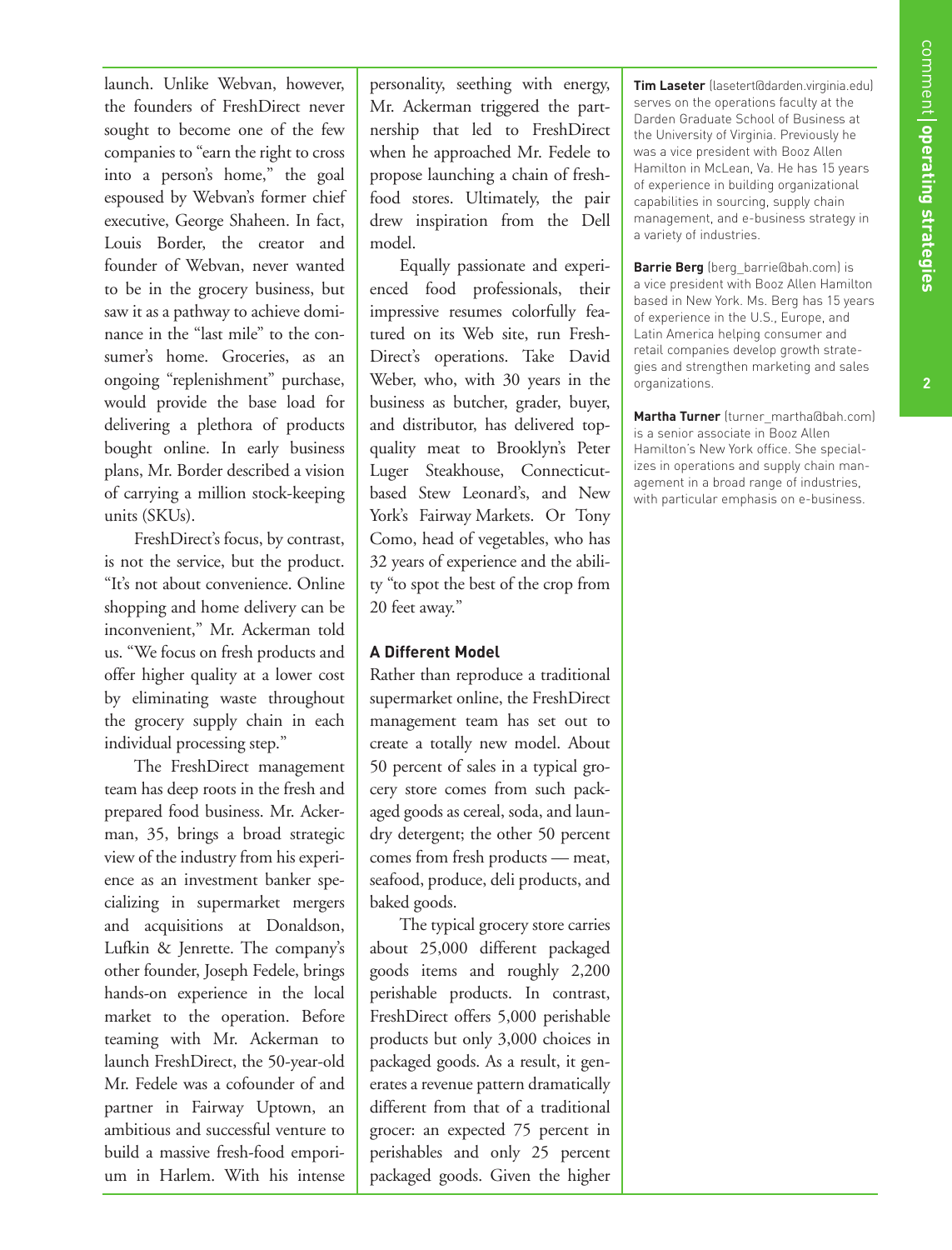margins for perishable goods, this change in the mix of goods alone probably generates an 8 percentage point improvement in gross margins — even without considering the efficiency gains that FreshDirect hopes to achieve.

To make this model work, FreshDirect built a 300,000-squarefoot facility in Long Island City, which it calls a processing center rather than a distribution center. This distinction, like the name FreshDirect, underscores the company's emphasis on good-quality fresh foods rather than the delivery process. FreshDirect offers the New Economy equivalent of the local fresh market, but it can bring the fresh product to your door because central processing lets it create scale efficiencies unachievable by the local market.

Ambient temperatures prevail in a mere 50,000 square feet of the temperature just above freezing to ensure quality control for processing food according to USDA standards. The facility contains meat-, poultry-, and seafood-processing lines capable of trimming and slicing some 100,000 pounds of product to precise customer specifications each day. Unlike the small-scale operations in a grocery store, which focus on keeping the display cases filled with standard-size packs, Fresh-Direct's high-volume operations cut and trim every item to each customer's order.

## **A Shorter Supply Chain**

Thanks to its make-to-order approach and scaled, vertical integration, FreshDirect shortens the supply chain to produce a fresher product at a lower cost.

Consider the seafood operation. FreshDirect's representatives place initial orders at the docks in

# FreshDirect's central processing creates scale efficiencies that allow it to be the New Economy equivalent of the local market.

facility, the section dedicated to storing and picking the case goods. The rest of the facility ranges from a low of minus 25 degrees for frozen food to a high of 62 degrees in one of its specially designed fruit and vegetable rooms for ripening tomatoes. (There are separate compartments offering optimum temperatures for everything from avocados to zucchini.)

Although the processing center was built with dedicated areas maintained at a wide range of temperatures, much of the space is kept at a lower Manhattan as the catch arrives during the day and into the evening. At midnight, FreshDirect stops taking consumer orders for the following day and provides an exact order quantity to the seafood buyers. The prescribed quantities arrive at the Long Island City processing facility around 3 A.M., to be cut according to customer orders by early to midmorning. Customer deliveries begin at 4 P.M. the same day, resulting in a "dock to door" time that is often less than 24 hours. On average, FreshDirect's seafood department

has about one day's worth of inventory, compared with the seafood counter at a well-run grocery store, which has seven to nine days' worth of inventory. Michael Dell might even be proud.

Not only does vertical integration shorten the supply chain to improve product quality, it also cuts out the middleman, allowing FreshDirect to garner higher margins while still offering a broad selection of fresh food, greater customization, and low prices.

Dell also eliminated the middlemen of the computer industry supply chain — the value-added resellers and retailers — by offering its own brand assembled to order from the same quality of components used by the established brands. FreshDirect applies this model to coffee beans: The grocer offers 55 standard varieties of coffee from 22 different coffee beans, which are roasted and ground to order. But if those options don't fit the consumer's needs, FreshDirect will prepare a customized blend by combining the 22 beans in any proportion desired. Although roasting and blending add further costs, the raw beans can be procured for as little as 70 cents per pound, leaving room for both low consumer prices and attractive margins.

Direct sourcing of ingredients also gives FreshDirect the ability to offer a selection of fresh prepared entrees, side dishes, deli salads, and the like at appealing prices. For example, a meal of rotisserie chicken, mashed potatoes, and glazed carrots that feeds three to four people costs under \$14 — less, even, than the cost of the Chinese, Thai, and pizza delivery operations that flourish in food-rich Manhattan. Fresh-Direct expects to add more of these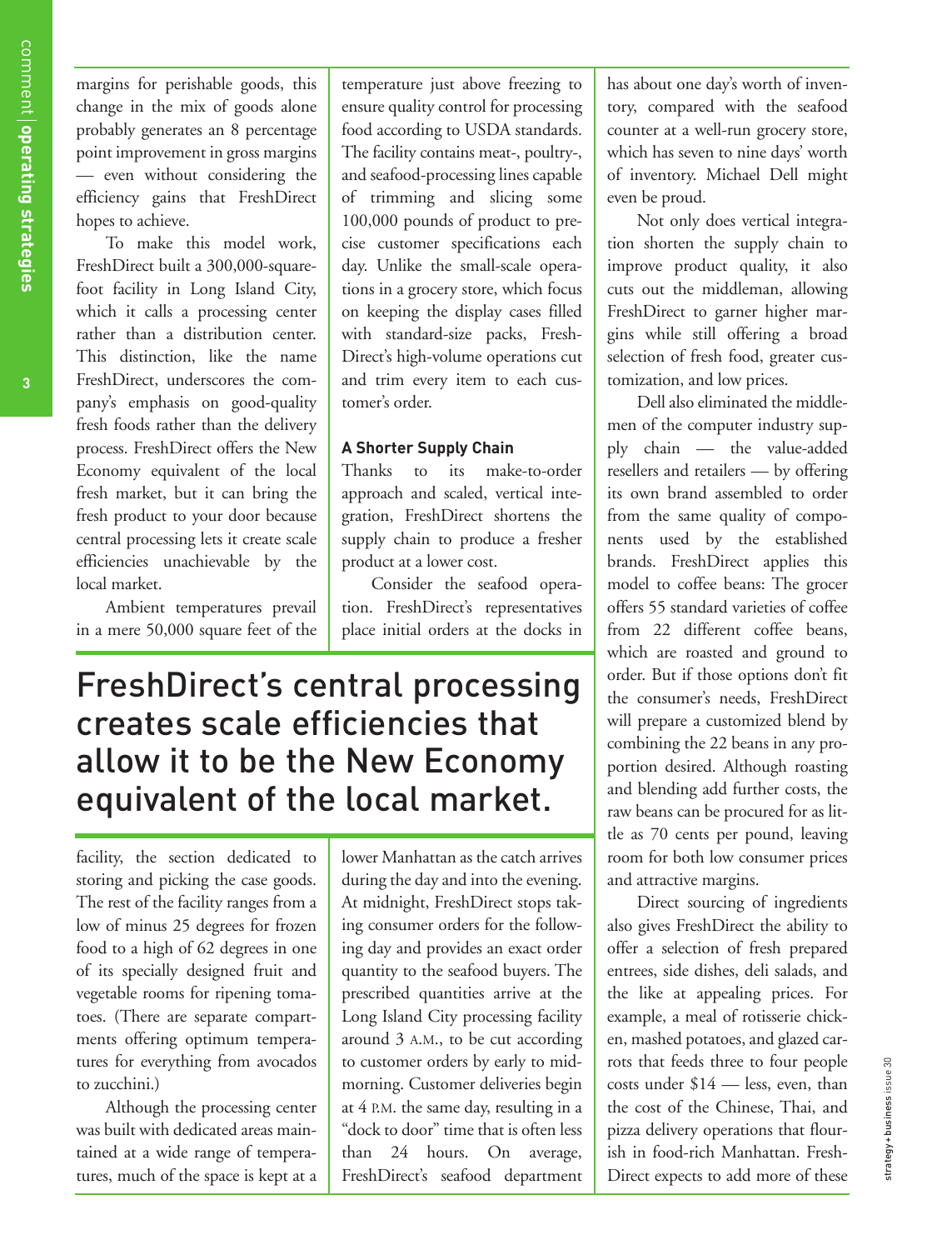value-added product lines over time as demand increases and operational execution stabilizes.

FreshDirect leverages vertical integration in its operations to provide unique value propositions to its such as Unilever PLC, Coca-Cola Company, and Procter & Gamble Company. FreshDirect compensates for its lack of conventional negotiating leverage by letting major consumer goods companies compete

# The startup compensates for a lack of negotiating leverage by letting major suppliers compete for positions on its Web site.

commodity suppliers, a classic example of strategic sourcing. For example, the company buys "Raised Right " branded chicken from College Hill Poultry in Fredericksburg, Penn. The Raised Right logo is featured on FreshDirect's Web site, as are details about how the company's antibiotic-free chickens are raised in Pennsylvania Dutch country. By helping College Hill build its brand, FreshDirect ensures its access to this high-quality product. Because Fresh-Direct cuts and packs the chicken to order, bypassing those normally involved in the traditional grocery supply chain, it is able to sell Raised Right chicken at a price comparable to that of unbranded poultry.

Despite its clear focus on perishables, FreshDirect does not completely ignore the standard grocery items. FreshDirect is a small operation, especially compared with Kroger Company, the leading pure grocery store chain in the United States at \$50 billion in annual revenue, or even Albertsons Inc. or Safeway Inc., the number two and three chains, each with revenues well over \$30 billion. So the startup faces a substantial disadvantage when it negotiates pricing with giant consumer goods companies

for exclusive positions on its Web site — a marketing advantage these companies can rarely achieve in traditional grocery stores. For example, FreshDirect offers six Coca-Cola flavors (Classic, Caffeine-Free, Vanilla, Diet, Caffeine-Free Diet, and Diet with Lemon) in three sizes (2-liter, 12-ounce/12-pack, and 12-ounce/ 6-pack) for a total of 18 different SKUs. But not a single bottle or can of Pepsi is for sale. Similarly, a search for Keebler on the FreshDirect Web site turns up 28 different snack products, whereas a search for Nabisco produces no hits.

# **Limited SKUs**

In general, FreshDirect seeks to maximize its volume per item by limiting the number of SKUs it carries. If you are loyal to a specific brand of powdered detergent, then you might be disappointed in what FreshDirect can deliver: It offers only two brands, Tide and Ivory Snow. Tide does come in three different types — regular, unscented, and Tide with bleach — but only in the 78-ounce size. The Ivory Snow comes only in one type and a 26 ounce box. By comparison, one Manhattan grocery store offers 12 different brands in various sizes.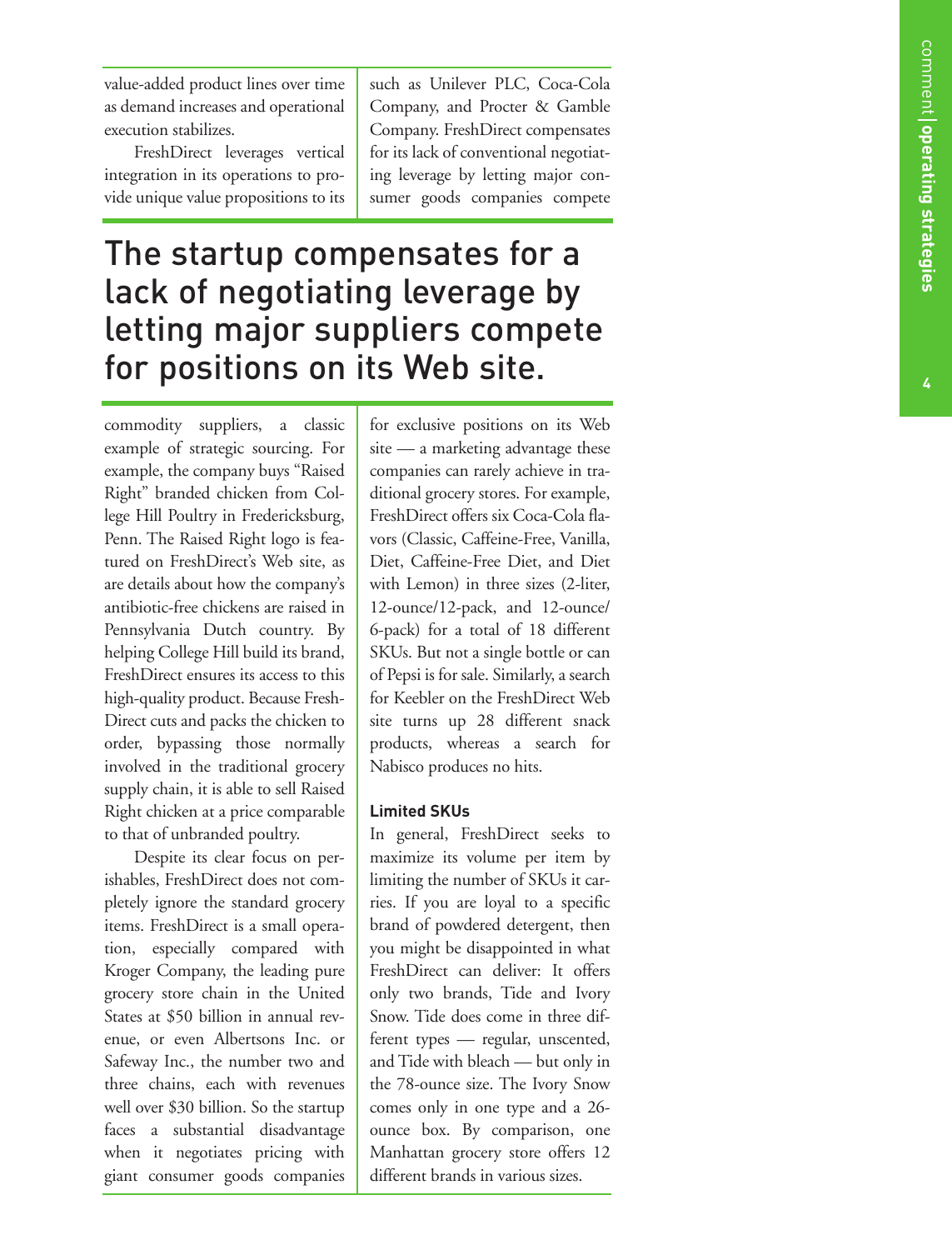**5**

FreshDirect offers a wider selection of cereal — a total of 73 choices, according to our search late last year — comparable to a typical Manhattan store. But to keep the SKU count down, only five of the 73 come in more than one size. The high-volume brands — Cheerios, Kellogg's Corn Flakes, Kellogg's Raisin Bran, Special K, and Total each come in two sizes. Compare that to the 125-plus brands in a typical suburban grocery store, 20 or more of which usually come in two or three sizes. Adding in privatelabel store brands, a typical store carries more than 200 different cereal SKUs.

FreshDirect does offer a large selection of what it calls specialty items — condiments, cookies, crackers, herbs and spices, oils and vinegars, etc. — from which it can capture higher margins. A "specialty" tab on the home page seeks to attract its most discerning customers to those products, instead of similar, but less expensive, items sold under the more mundane "grocery" tab.

For example, FreshDirect carries 26 different SKUs of mustard. For those consumers seeking a value brand, French's Classic Yellow in the squeeze bottle is sold at a price below that at a traditional grocery store. But the company also offers 25 other mustards, including some exotic imports at prices as much as 10 times higher than the value brand's. In the juice section, lesserknown products, such as Ceres fruit juice, which is imported from South Africa, are priced at a premium above the more common brands, such as Dole's pineapple juice. Eventually, FreshDirect management hopes that one-third of its packaged-goods revenue will come

from such specialty items.

Will customers accept Fresh-Direct's less extensive range of packaged goods to enjoy the fresh product advantages that it offers? Mr. Ackerman believes so.

"A typical wholesale grocery store like Costco offers a mere 4,000

sumer expectations, according to the startup's market research. And, as was the case with Webvan and Urbanfetch, FreshDirect's drivers don't accept tips.

To control the cost of the "necessary evil" of home delivery, FreshDirect doesn't offer same-day

FreshDirect averages nine to 10 deliveries per hour—more than triple the three deliveries Webvan struggled to achieve.

SKUs of the most basic products like soda, diapers, and toilet paper in bulk quantities at unbeatable prices," he says. "The dramatic growth of the warehouse format offers ample evidence that customers will accept a limited product offering of basic commodities to get lower prices. In fact, our ideal customer would be someone who buys bulk staples once a month from Costco, and buys everything else from us once a week."

### **No Promised Land**

FreshDirect's management holds no illusions about a promised land in the "last mile," but sees the last mile as a necessary evil that supports the make-to-order model — again, a point of view to which Michael Dell could readily relate. FreshDirect has learned from its predecessors' mistakes. Webvan, Kozmo, and Urbanfetch offered free delivery; Fresh-Direct charges \$3.95 for delivery and also requires a \$40 minimum order. This delivery charge is competitive with the \$2.50 to \$5 charge of a typical Manhattan grocery store. Such pricing generally covers the delivery cost and meets condelivery — only next-day delivery. In addition, it delivers only between 4 P.M. and midnight and promises delivery within a two-hour window. In contrast, to emphasize the convenience of delivery, Webvan offered slots from 6 A.M. to 10 P.M. and initially promised delivery within a 30-minute window. Such precision demanded sophisticated routing software, but still yielded regular redeliveries. Although it is still early in its rollout of services, FreshDirect claims redeliveries of less than onequarter of 1 percent.

The location of its processing facility proves the most critical factor in FreshDirect's cost-efficient delivery model. Long Island City, in the New York City borough of Queens, is less than a quarter-mile from the Midtown tunnel connecting Long Island and Manhattan. This gives FreshDirect easy access to the greatest population density (a crucial variable in delivery economics) in the United States: Roughly 4 million people can be found within a 10-mile radius of its processing center. Thanks to this population density, FreshDirect averages nine to 10 deliveries per hour with a two